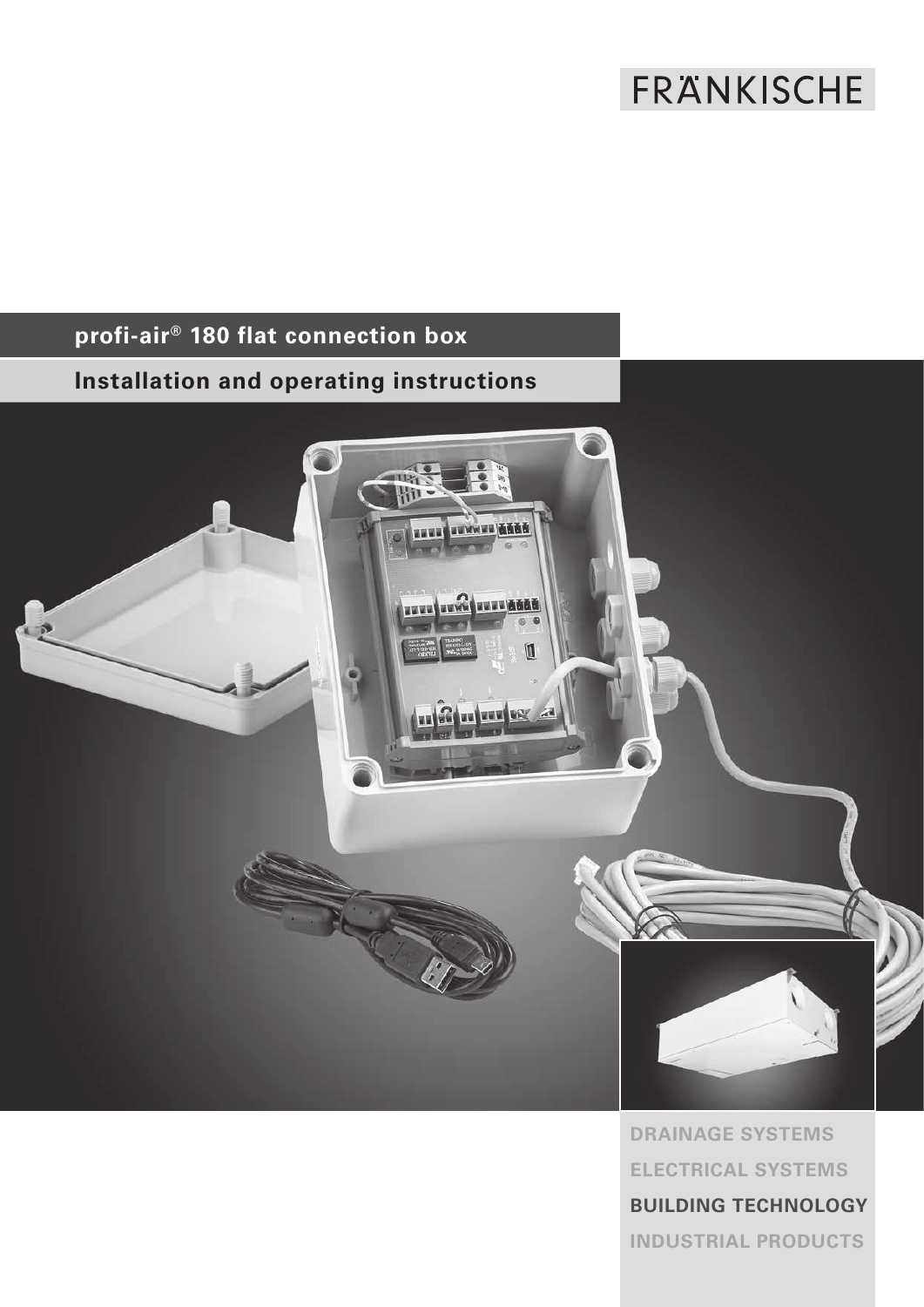## **Table of contents**

| 1 General                |       |                                             |                         |
|--------------------------|-------|---------------------------------------------|-------------------------|
|                          | 1.1   | Introduction                                | 3                       |
|                          | 1.2   | <b>Safety</b>                               | $3 - 4$                 |
|                          |       |                                             |                         |
| 2 Intended use           |       |                                             | $\overline{\mathbf{4}}$ |
|                          |       |                                             |                         |
| 3 Structure              |       |                                             | $\overline{\mathbf{4}}$ |
|                          |       |                                             |                         |
| 4 Scope of delivery      |       |                                             | $\overline{\mathbf{4}}$ |
|                          |       |                                             |                         |
| 5 Technical data         |       |                                             |                         |
|                          | 5.1   | <b>Connection options</b>                   | 5                       |
|                          | $5.2$ | <b>Dimensional drawing</b>                  | 5                       |
|                          | 5.3   | Schematic wiring diagram                    | $6\phantom{1}$          |
|                          |       |                                             |                         |
| <b>6 Wiring diagrams</b> |       |                                             | 6                       |
|                          | 6.1   | Modbus (connection to the ventilation unit) | $\overline{\mathbf{z}}$ |
|                          | 6.2   | Fire/smoke alarm input                      | $\overline{7}$          |
|                          | 6.3   | Humidistat input                            | 8                       |
|                          | 6.4   | <b>Standby input</b>                        | 9                       |
|                          | 6.5   | <b>External fan activation input</b>        | 10                      |
|                          | 6.6   | Error message output                        | 10                      |
|                          |       |                                             |                         |
| 7 Warranty               |       |                                             | 11                      |
|                          |       |                                             |                         |
| 8 Liability              |       |                                             | 11                      |
|                          |       |                                             |                         |
| <b>Disposal</b><br>9     |       |                                             | 11                      |

All information in this publication generally reflects the state of the art at the time of printing. Furthermore, considerable care was taken when preparing this publication. Nevertheless, typesetting and translation errors cannot be entirely excluded. We also reserve the right to make changes to our products, specifications and other data. Changes may also become necessary as a result of legal, provided in this publica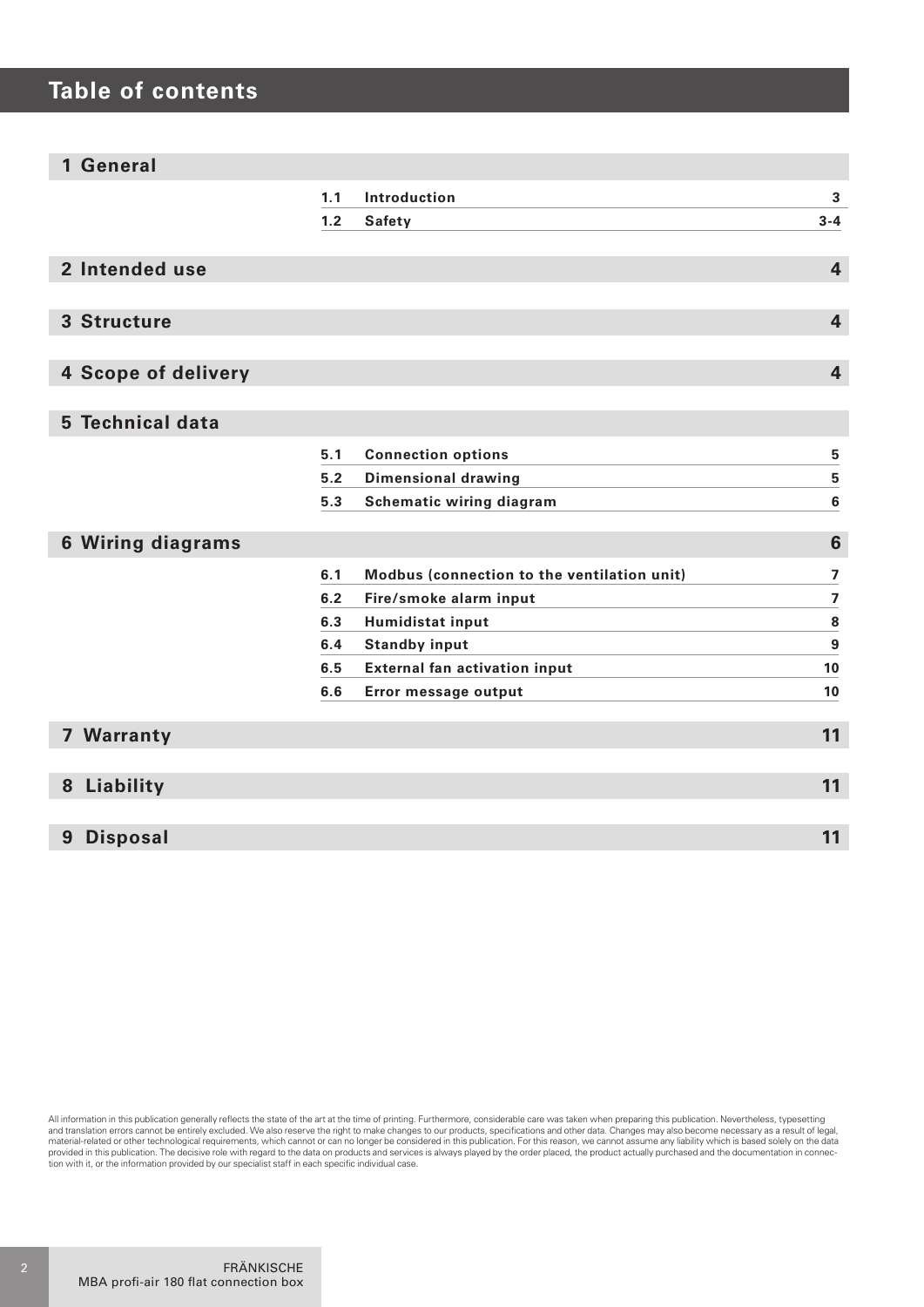## **1 General**

The profi-air 180 flat connection box extends the range of electric wiring

options of the profi-air 180 flat ventilation unit.

#### **1.1 Introduction**

These installation and operating instructions are intended to help you install a fully functional profi-air 180 flat connection box and properly operate it. We recommend that you read these instructions carefully before you commence installation. These installation and operating instructions can also serve as a reference for service and maintenance work and guarantee smooth and efficient operation.

#### **1.2 Safety**

If used for its intended purpose, the device is safe and reliable to operate. The construction and design are state of the art and comply with all relevant

DIN / VDE regulations and safety provisions. All safety regulations, warnings and notices of these installation and operating instructions have to be complied with; non-compliance may result in personal injury and/or damage to the profi-air 180 flat connection box.

#### **1.2.1 Safety regulations**

- $\blacksquare$  Installation, connection and taking into operation of the profi-air 180 flat connection box must be performed by authorised and qualified personnel only.
- $\blacksquare$  Installation of the profi-air 180 flat connection box must be carried out according to applicable local construction, safety and installation regulations.
- Unauthorised changes or modifications of the profi-air 180 flat connection box are not permitted.
- $\blacksquare$  Keep these installation and operating instructions near the device during the entire life of the profi-air 180 flat connection box.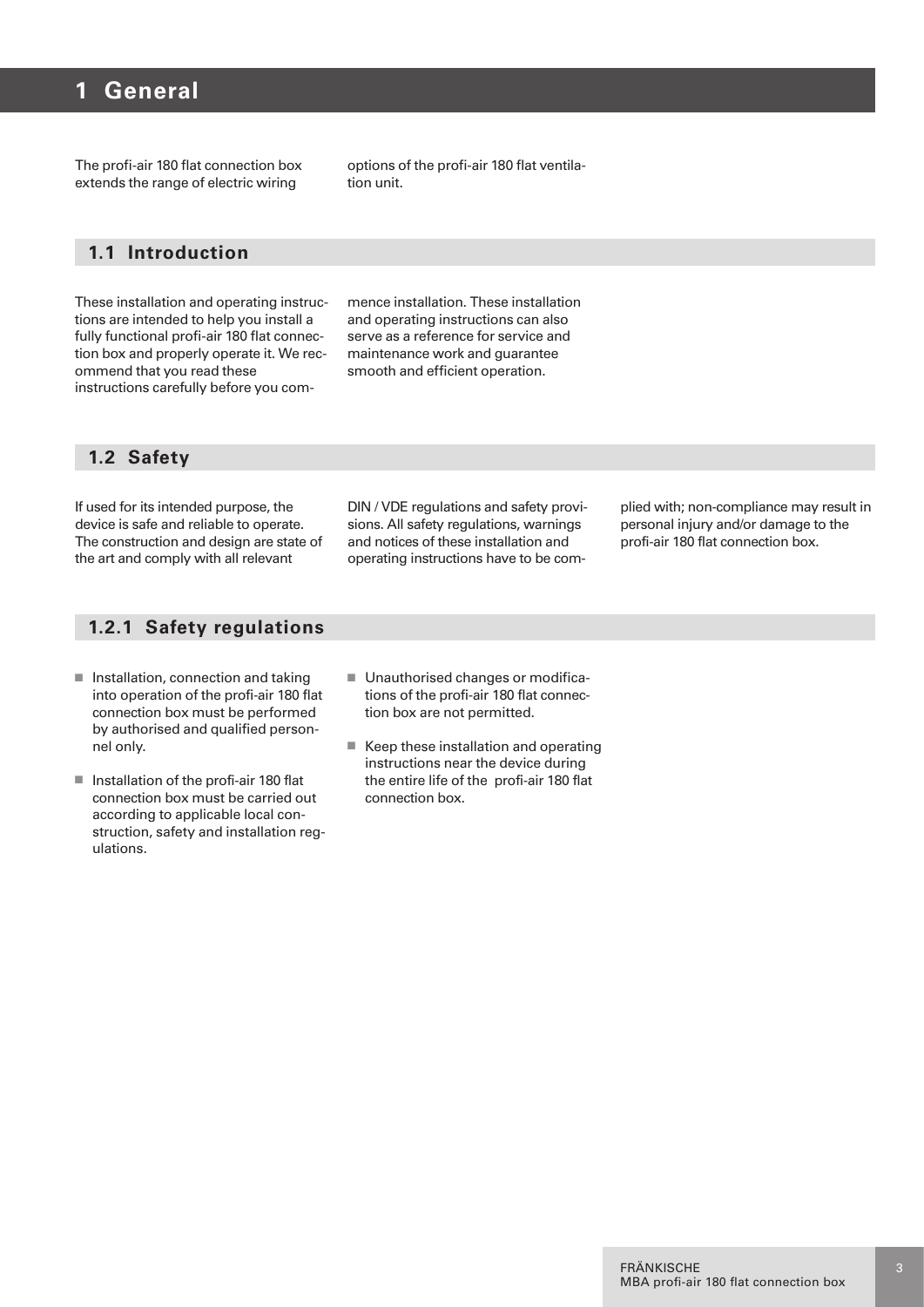#### **1.2.3 Symbols used**



## **2 Intended use**

The profi-air 180 flat connection box is an extension of electric connection options for the profi-air 180 flat ventilation unit. It is connected directly to the mainboard of the ventilation unit.

## **3 Structure**

The profi-air connection box consists of a control board with various inputs and outputs. The control board is incorporated into a plastic housing which is installed near the ventilation unit.

## **4 Scope of delivery**

- Connection box incl. 4 PG threaded connectors
- $\blacksquare$  Approx. 2.5 m of connection cable wired / with RJ25 connector plug to connect to the mainboard of the profi-air 180 flat ventilation unit.
- $\blacksquare$  USB cable (exclusively for the factory customer service for firmware updates)
- $\blacksquare$  Installation and operating instructions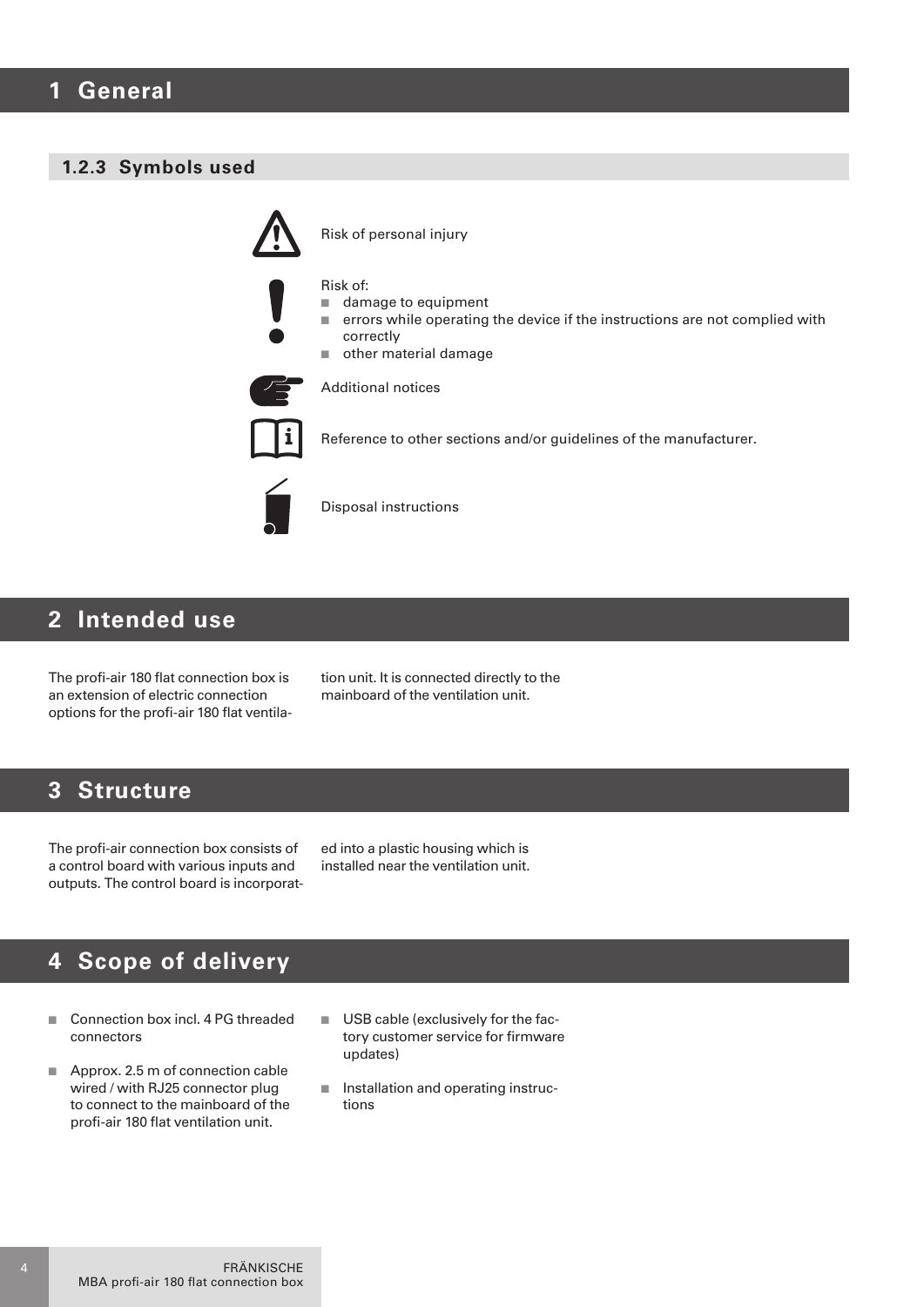## **5 Technical data**

### **5.1 Connection options**

- $\blacksquare$  Fire alarm
- $\blacksquare$  Standby switch
- $\blacksquare$  Room humidistats
- External fan activation

## **5.2 Dimensional drawing**



■ External filter alarm

External fault alarm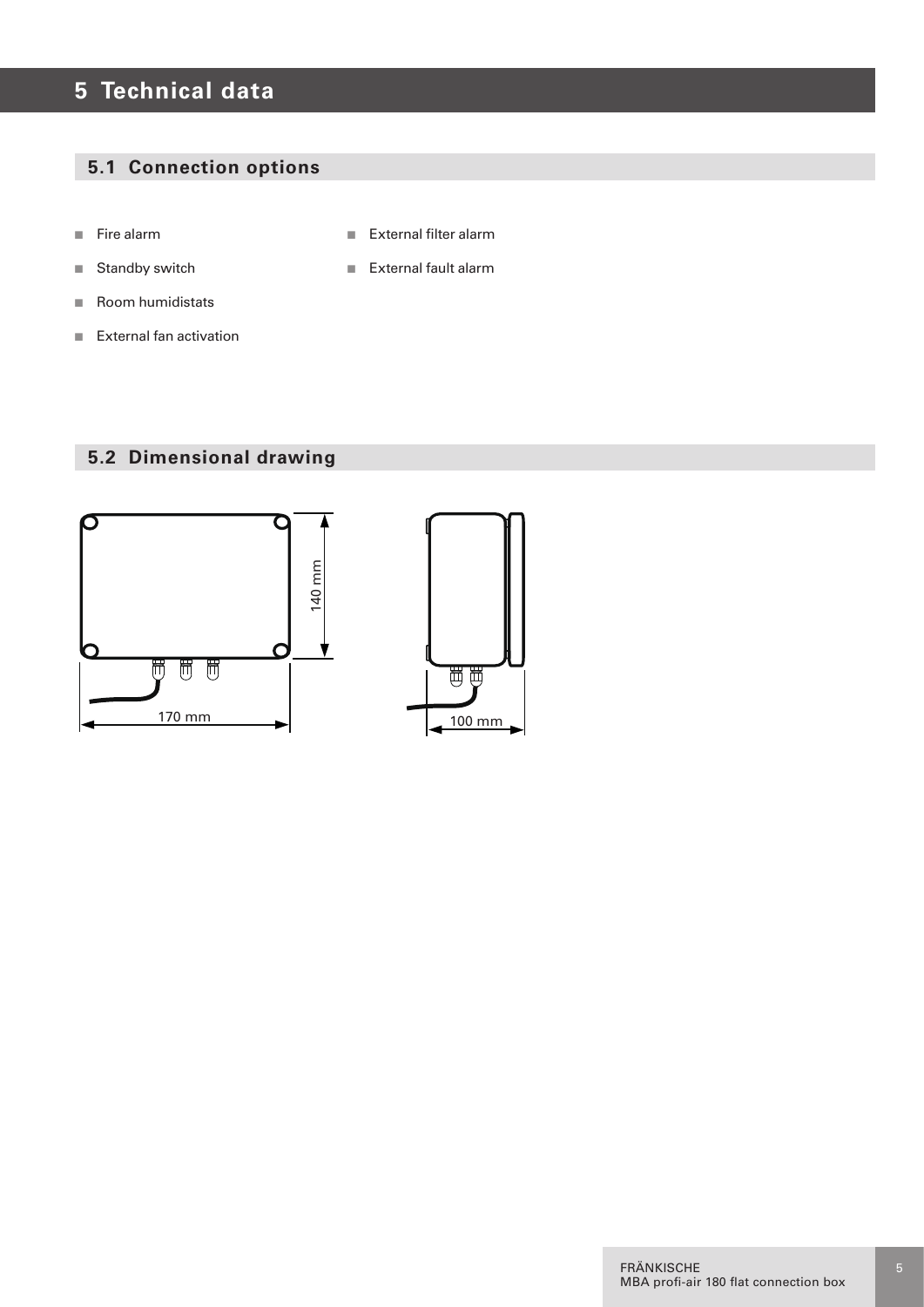## **5 Technical data**

#### **5.3 Schematic wiring diagram**



## **6 Wiring diagrams**

The profi-air connection box must be wired and put into operation according to the following wiring diagrams.



**All connection activities must be performed in the "dead" state only since otherwise the connection box or the mainboard of the ventilation unit may be damaged.**

**All connection activities must be carried out by authorised and qualified personnel only. Additionally, applicable local regulations and safety provisions must be observed.**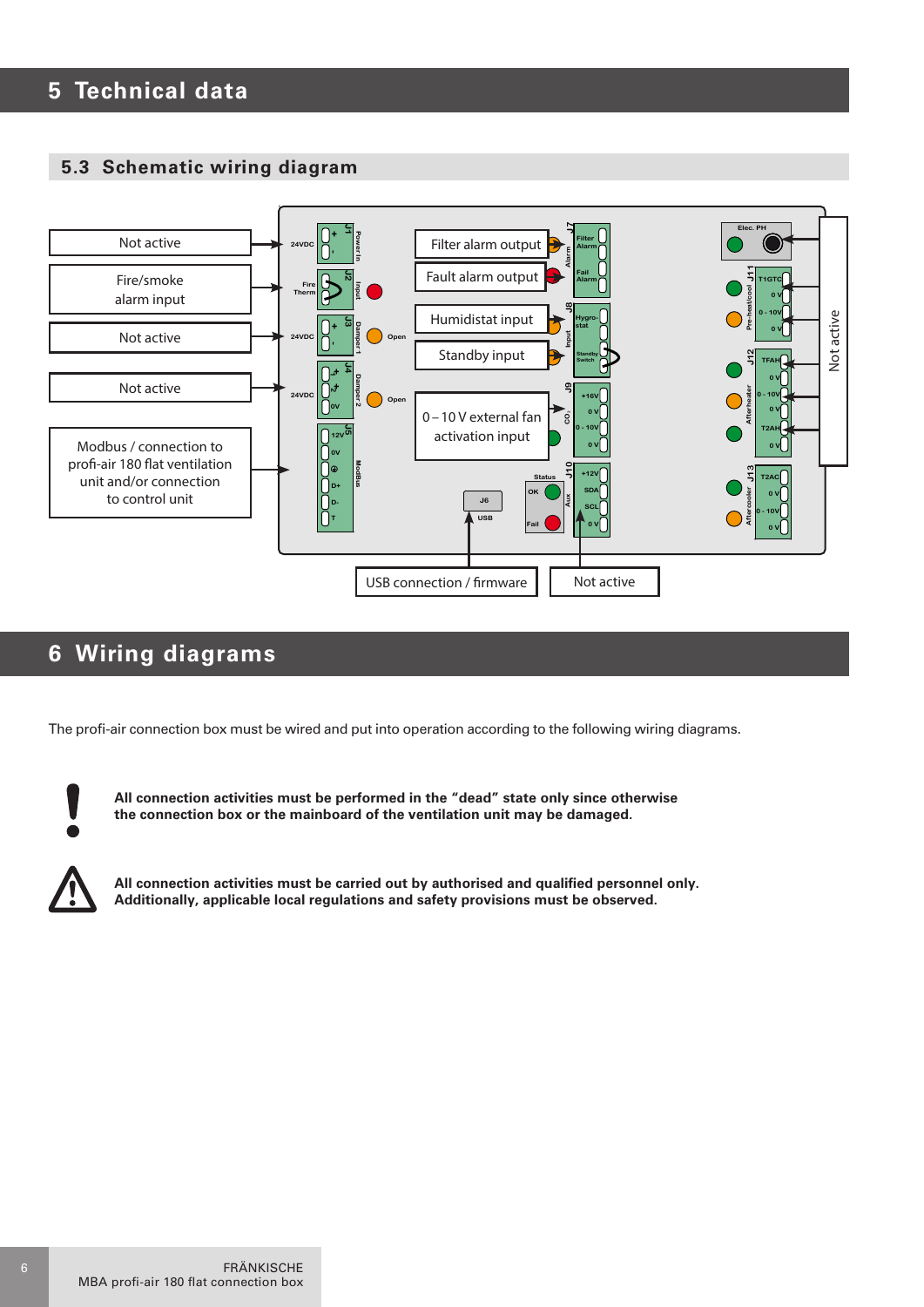## **6 Wiring diagrams**

#### **6.1 Modbus (connection to the ventilation unit)**

The Modbus connection is used to connect the connection box to the mainboard of the profi-air 180 flat ventilation

unit. It is already connected in the delivery state.



**For information on the connection to the mainboard of the profi-air 180 flat ventilation unit, see installation and operating instructions of the ventilation unit.**

Since the external control unit delivered with the profi-air 180 flat ventilation unit also uses the Modbus interface on the mainboard, it must also be connected to the clamping points of the connection box on site. Please observe the colour coding of the wires.

#### **6.2 Fire/smoke alarm input**

The input can be used to connect the fire/smoke alarm with a relay output. When delivered, the contact is furnished with a bridge. If this contact is interrupted by, e.g., a triggered fire/smoke alarm, the control system deactivates the ventilation unit. In order to put the ventilation unit back into operation, it must be completely disconnected from the power supply for a short period of time.



To use the function, the contact must be connected to the break-contact relay (see illustration), and the factory-provid-**J5** ed bridge must be removed. If the relay

is in a "live" state, the contact is closed. If the current at the relay drops, the contact will be broken and the ventilation unit will be deactivated. The J2 contact

is operated at a maximum of 24 V DC /<br>300 mA. 300 mA.

**OK**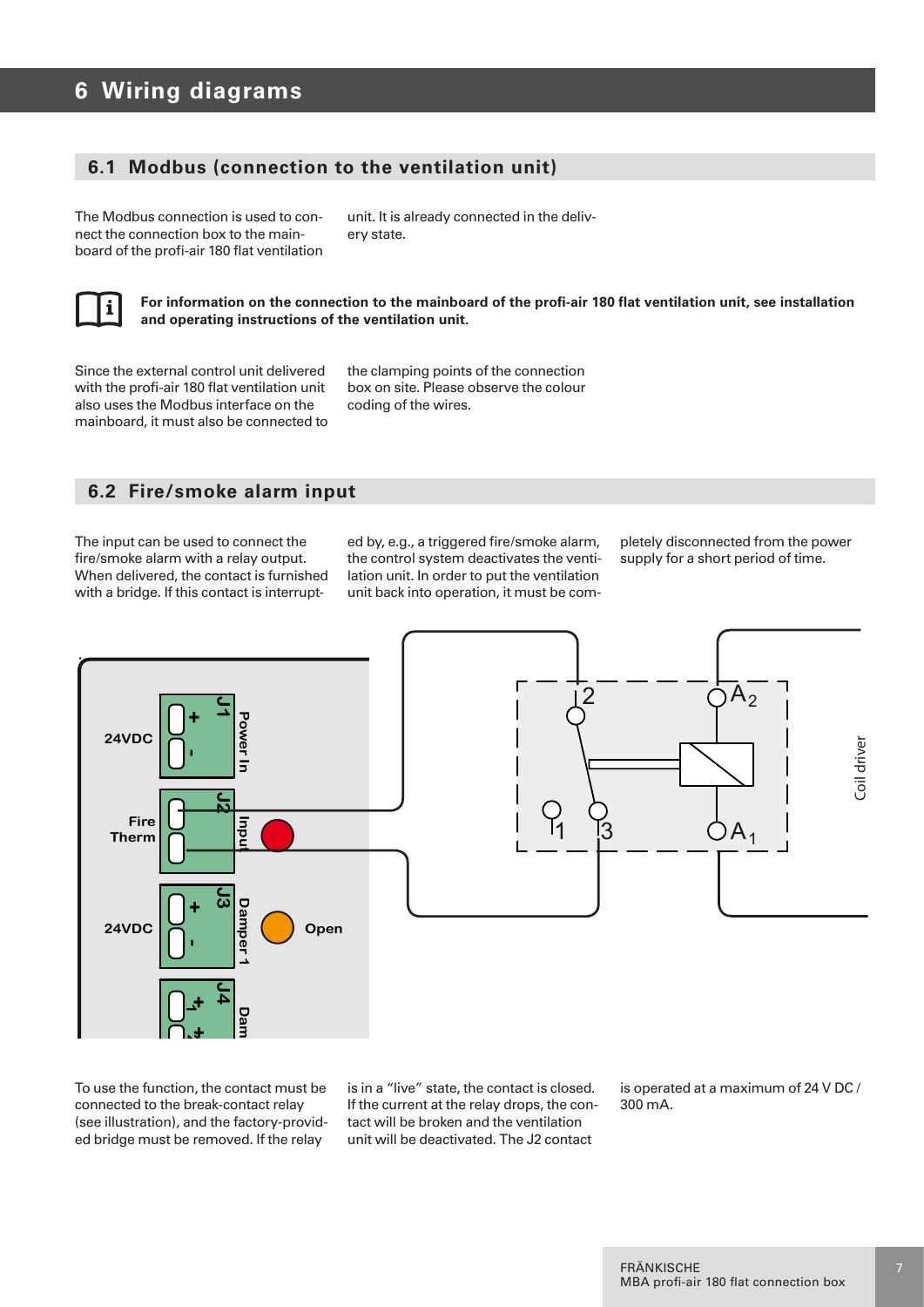## **6 Wiring diagrams**

#### **6.3 Humidistat input**

profi-air room humidistats (Cat. no. 78300841) can be connected to this input. If the set value at the room humi-

distat is exceeded, the control system switches the ventilation unit to mode 3. If the wiring is arranged in parallel, sev-

eral room humidistats can be connected to the contact.





**The digital input on the control board of the ventilation unit can also be used to connect the room humidistats J10 J13 +12V T2AC** to the profi-air 180 flat ventilation unit. See profi-air 180 flat ope<br> **Australian Concept Concept Concept Concept Concept Concept Concept Concept Concept Concept Concept Concept Conc<br>
<b>Alter** Concept Concept Concept Conc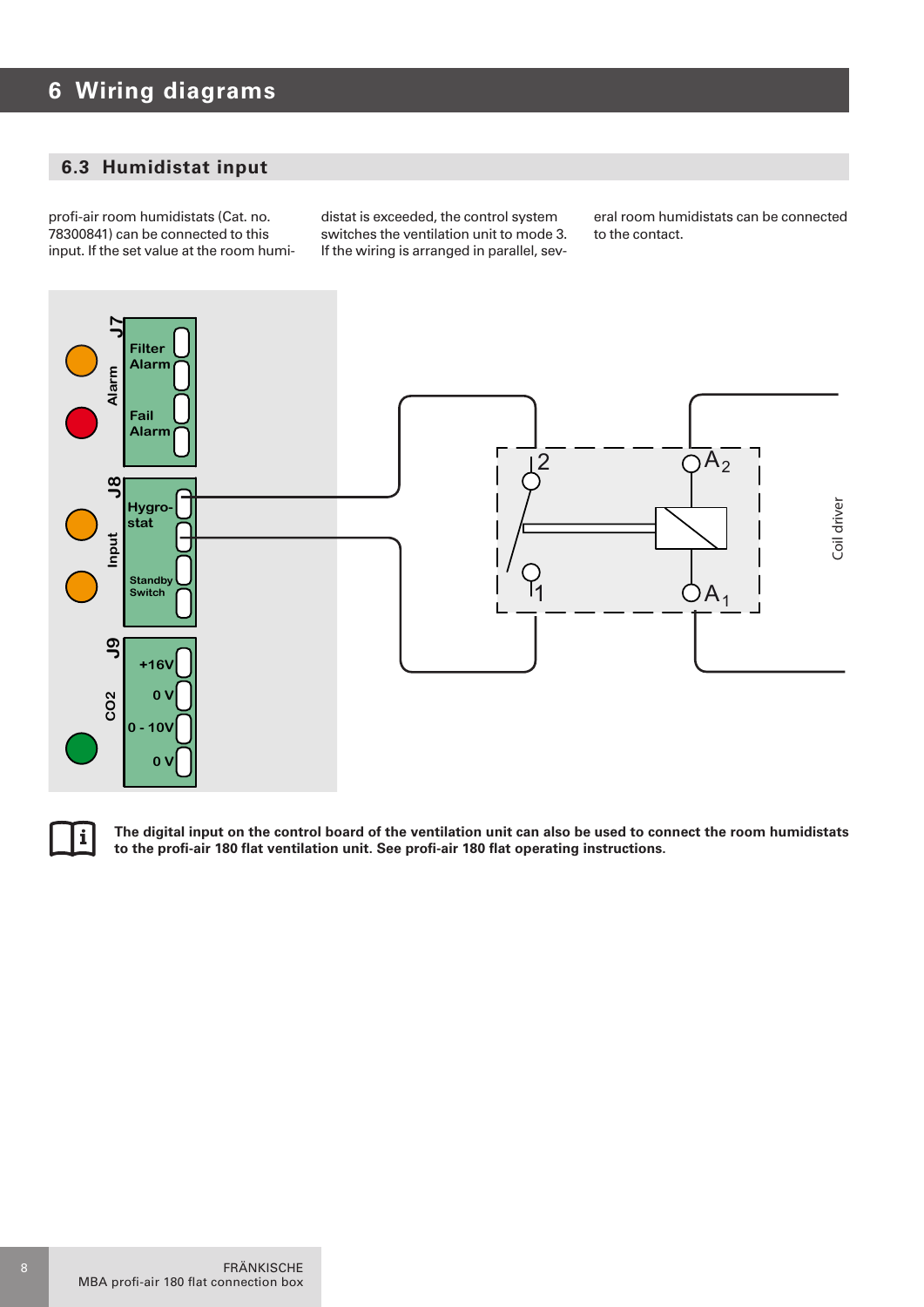## **6 Wiring diagrams**

#### **6.4 Standby input**

The input can be used to connect the standby switch to the ventilation unit.

- $\Box$  Contact closed ventilation unit in operation
- $\Box$  Contact open ventilation unit out of operation



**If the system has been switched off over a longer period of time, this causes an increased risk of condensation in J13 Status T2AC** the pipes, and/or might lead to moisture damage in the building. **Aftercooler OK**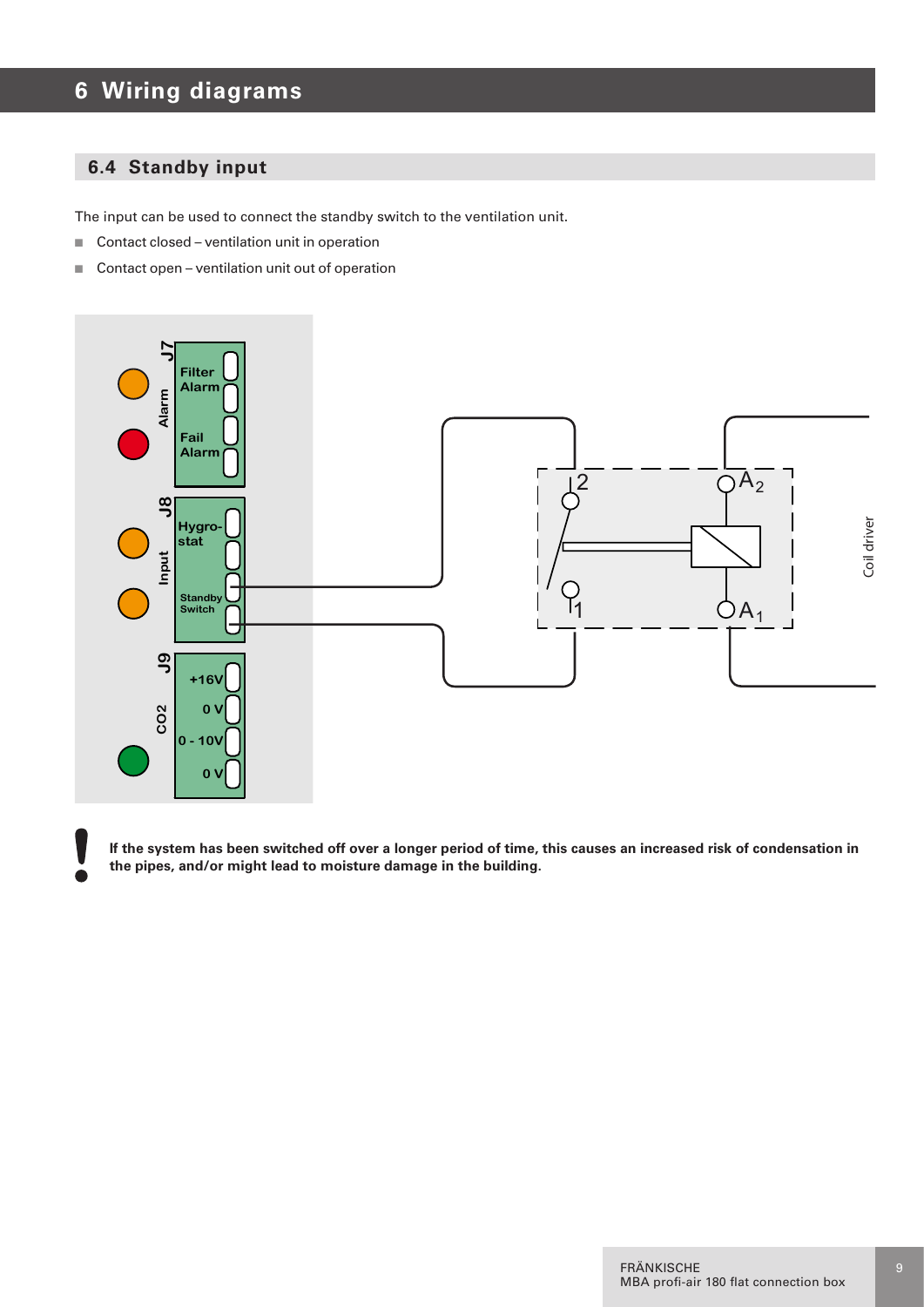#### **6 Wiring diagrams Alarm**

**Fail**

#### **6.5 External fan activation input** ı**al faı**

The input can be used to control the fan **Input** mode of the ventilation unit using a **Standby**

0–10 V signal. The activation is carried out as in the following diagram.

**Pre-heat/cool**

**J11**



#### **6.6 Error message output**

The output can be used to externally display error messages and filter alarms. The output signal is 24 VDC.

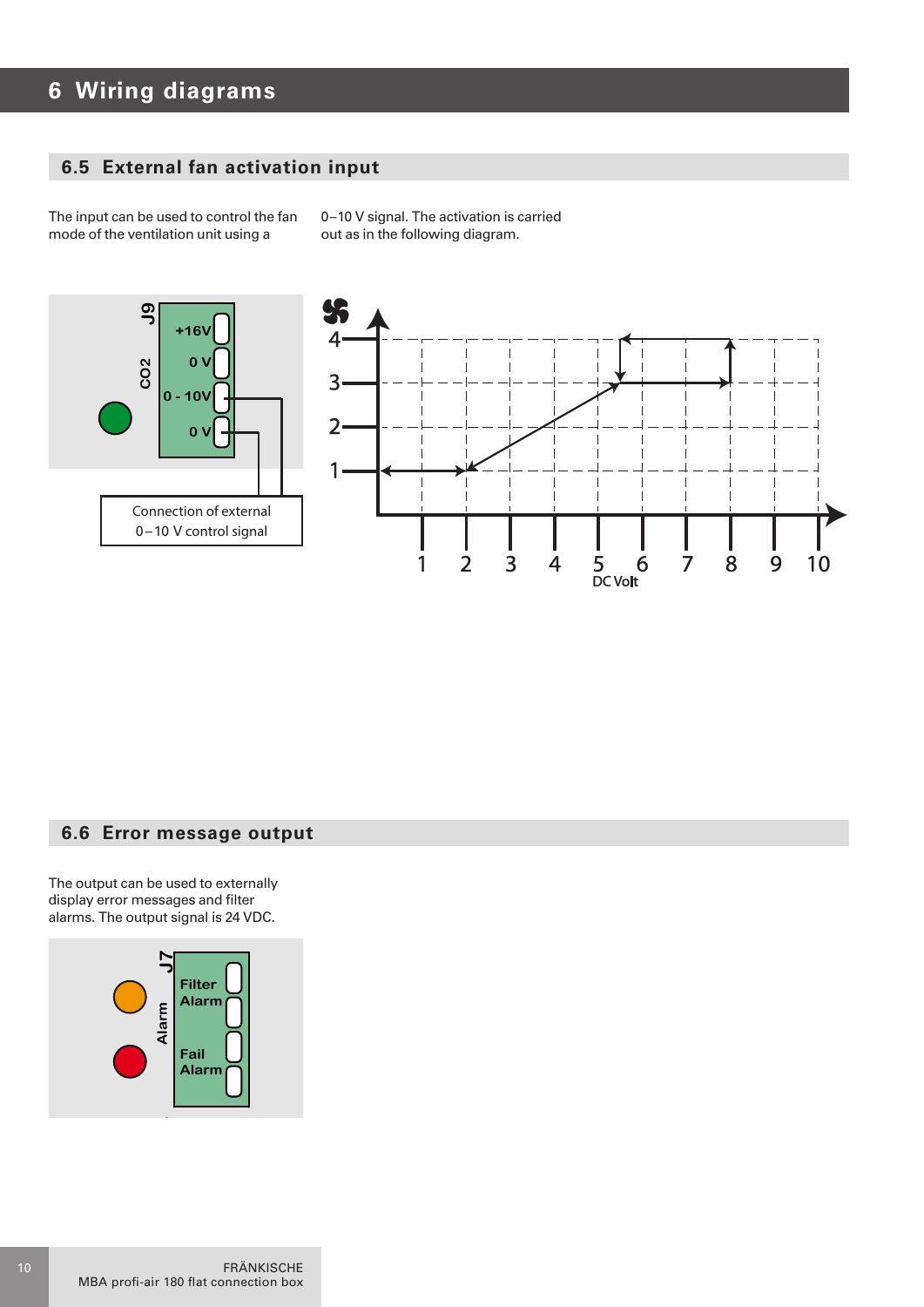## **7 Warranty**

Deviating from the applicable GTCs, the manufacturer grants a warranty of 24 months from the time of completion of the installation for the profi-air

180 flat connection box. Warranty claims can only be asserted for material and/or construction defects occurring within the warranty period. In case of a warranty claim, the profi-air 180 flat connection box may not be removed without the prior written consent of the manufacturer.

Warranty expires if

- $\blacksquare$  the warranty period ends;
- $\Box$  parts not provided by the manufacturer are installed;
- $\blacksquare$  unauthorised changes or modifications to the unit are made.

## **8 Liability**

The profi-air 180 flat connection box has been developed and produced for use in so-called comfort ventilation systems. Any other use is considered

"improper" and can lead to damage to the profi-air flat ventilation unit or personal injury which the manufacturer cannot be held liable for.

The manufacturer is not liable for damage attributed to the following causes:

- Failure to comply with the safety, operating and maintenance instructions stated herein.
- n Installation of spare parts not provided or stipulated by the manufacturer. The responsibility for the use of such spare parts rests solely with the installer.
- $\blacksquare$  Normal wear and tear.

In addition, our "General Terms and Conditions" apply as amended, available at www.fraenkische.com.

### **9 Disposal**

Please do not dispose of the profiair 180 flat connection box with the normal household waste; please

ask your municipal waste consulting authority about collection points and recycling possibilities.